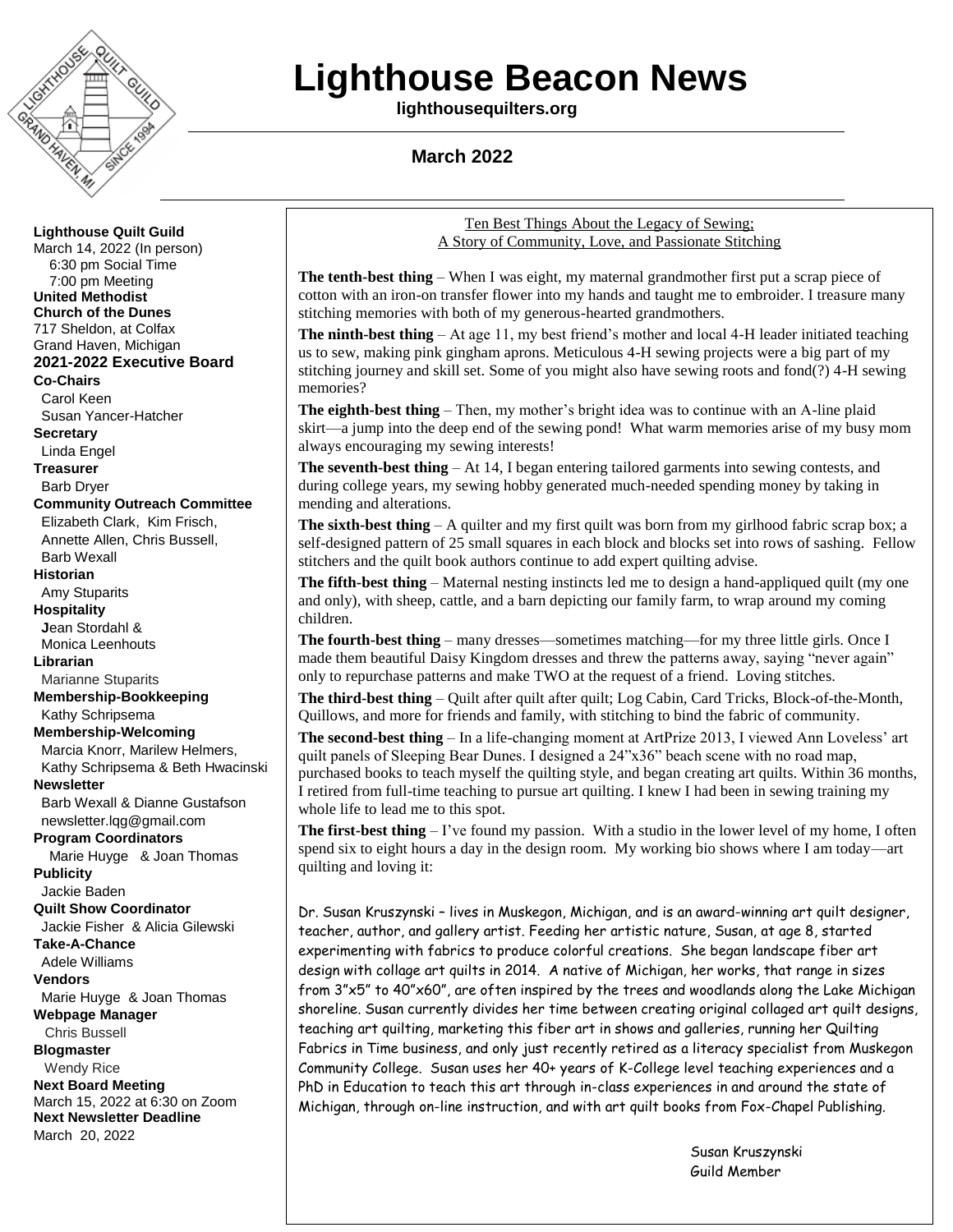# **Upcoming Programs and Classes Marie Huyge & Joan Thomas**

Our new Program team has been busy planning for 2022, offering both Zoom and in-person speakers and workshops. In most cases, LQG members will gather at the church for the usual in-person meeting and follow the guidelines of Church of the Dunes for wearing masks. The whole meeting, including the programs will be on Zoom for members to watch at the church or on their own personal devices elsewhere.

# **March 14, 2022. Speaker: Gemstone artist MJ Kinman** will be presenting

**"Gems and Joy"** to the Lighthouse Quilt Guild..

This meeting will be.in person with MJ Kinman presenting via Zoom. "Gems & Joy" is a slide lecture and trunk show that chronicles her 25-year adventure learning how to create the biggest diamonds in the world using fabric. She will talk about her techniques to create and assemble the hundreds of pieces in each diamond, materials used, and quilting that is done to enhance the gems facets. For more information on MJ, visit her website and social media sites: Website: [www.MJKinman.com](http://www.mjkinman.com/) /

Facebook: [www.Facebook.com/mjkinmantextileartist](http://www.facebook.com/mjkinmantextileartist)

Instagram: [www.Instagram.com/mjkinman\\_textileartist](http://www.instagram.com/mjkinman_textileartist)

# **Workshop: Bite-Size Gems -- Create a Small Faceted Quilt (Zoom)**

**Location and Date**: Saturday March 19, 2022 from 10:00am to 4:00pm at Church of the Dunes **Cost**: \$30.00.

**Fabrics**: Students will supply/bring their own fabrics.

MJ Kinman has designed a gem exclusively for the Guild and will be teaching participants how to create their own beautiful work of faceted light using the same single-foundation piecing techniques she uses to create her own "diamond quilts". MJ will provide the pattern for the attendees. Students will then learn how to chart the design onto freezer paper; code each piece for color, location, and adjacency; position template pieces onto fabric to achieve the desired light effects; and ultimately create their own unique study in faceted color. Participants will leave the class with an 18" block that can later be hand-or machine-quilted at home. **Skill Level: Confident Beginner to Intermediate.** Please sign-up with Marie at [jmhuyge@att.net](mailto:jmhuyge@att.net) or Joan at [rjthomas2@sbcglobal.net.](mailto:rjthomas2@sbcglobal.net)





# **April 11, 2022. Speaker: Janelle Schwartz, Scrappy Applique**, talk and trunk show. Janelle is

coming to us via Zoom from Dubai, United Arab Emirates. Please note due to Easter and Spring Break, the workshop will be **Saturday, April 9, 2022**, *before* the trunk show. **Zoom Workshop**: Saturday, April 9, 2022, 9am-1pm. Scrappy Applique, \$25. Participants will purchase one of Janelle's patterns from her website. [http://www.janelleschwartz.com](http://www.janelleschwartz.com/)



# **Blogmaster Wendy Rice**

Information on these and future programs are on the website along with pictures and information of past programs and gatherings. <http://www.lighthousequilters.org/> Updates, pictures or corrections can be sent to Wendy at [wendyrice49@gmail.com](mailto:wendyrice49@gmail.com)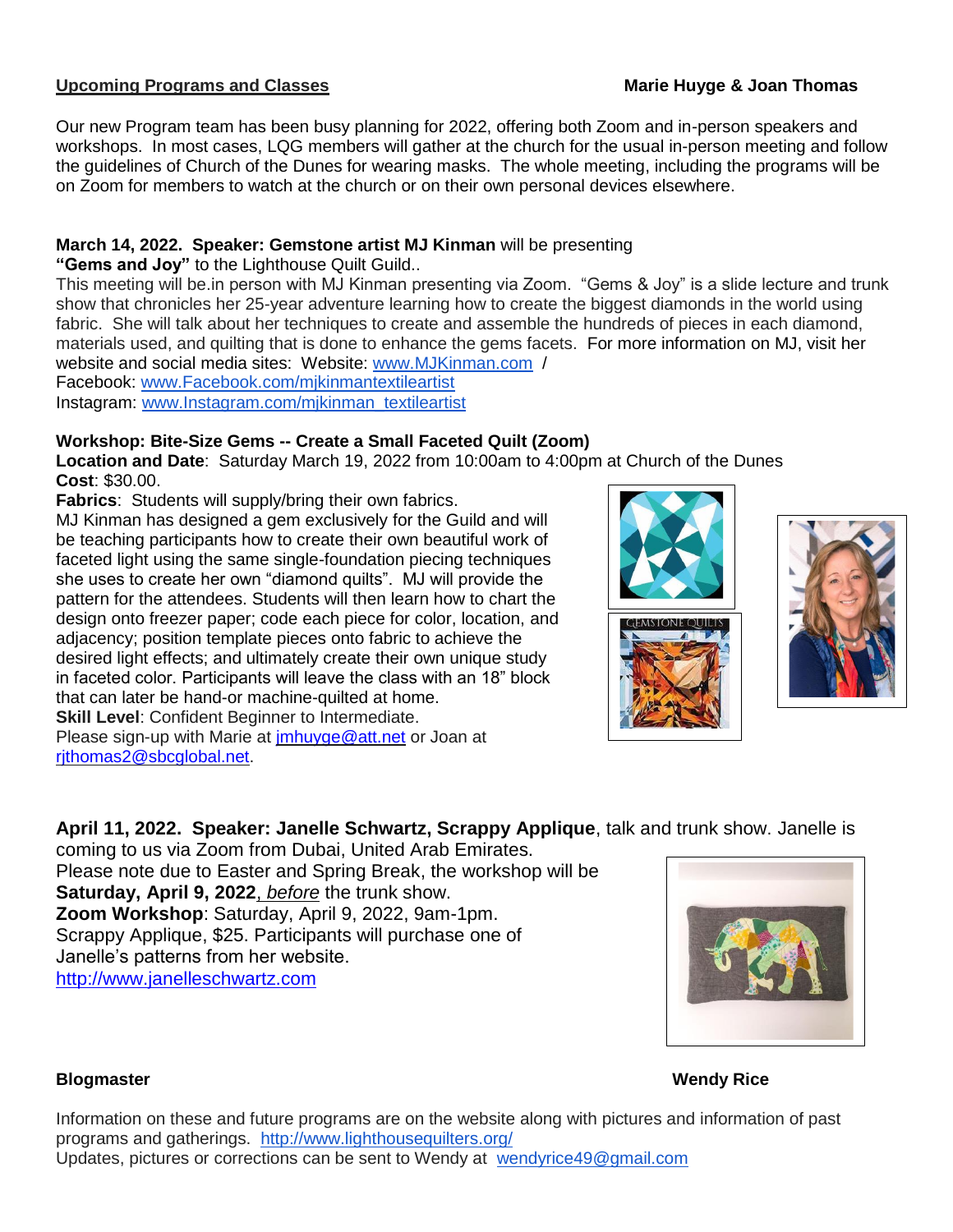# **LIGHTHOUSE QUILT GUILD NEEDS YOU x 6 Carol Keen**

"Things Change." Now that is a phrase which is used often and in different ways. Now it applies directly to the needs of LQG. Some guild members who have served the Guild in various ways are now stepping down from their positions and responsibilities. Plus, as aspects of our guild expand, additional members are needed in the area of technology. A sincere THANKS to Barb Wexall for her over 80 publications of the Beacons News as editor and THANKS to Jackie Baden who has handled Publicity for the guild for many years.

- TWO MEMBERS are needed as Zoom Technical Support as the guild continues to use ZOOM in different ways to connect with all of its members
- ONE MEMBER who has some experience in print and layout is needed to serve as EDITOR of the Beacon News. A current member will continue to assist that new editor.
- ONE MEMBER is needed to further promote guild activities in the area of PUBLICITY.
- TWO MEMBERS are needed as join the Program Committee to handle details and varios responsibilities relating to speakers, meetings, etc..

Many of these positions can be handled in one's home and need not be an in-person involvement. If you are willing to step up to any of these positions or just want 'to talk about the possibility' of serving, then please contact one of the guild's officers. Please take these requests very seriously. The guild is ready for 'some new blood' and energy.

# **Tips & Tricks Dottie DeGlopper & Carol Keen**

- 1. Ever wonder when machine sewing if there is enough bobbin thread left to finish the project, but you cannot see because there is too much fabric by the needle? Watch your top thread and if it is moving, it is connecting with the bobbin thread.
- 2. In a book on quilting, under an article about sewing or quilting accurately, it stated -- Always stitch at a SLOW rate of speed on your machine. It allows you to be very accurate in all aspects of stitching.
- 3. When I taught some classes on Learning to Quilt to beginners, I always told them two of the most important aspects of quilting are ACCURACY and CONTRAST. ACCURACY in -measuring -cutting -sewing pressing -etc. CONTRAST, CONTRAST, CONTRAST as seen in -different colors, tones and shades of the same color -the size of the images -the shapes of the pieces that are needed -different techniques -and many more.

Do you have any tips we can use in future newsletters? If so, send them to to [dotdeglo@charter.net.](mailto:dotdeglo@charter.net) Thanks

# **Hospitality Hospitality Hospitality Hospitality Jean Stordahl & Monica Leenhouts**

As a matter of precaution we will not be having treats at our March meeting. It will be a joy to be able to gather together, but there will be no refreshments.

# **Tulip Time Quilt Show Carol Keen**



It is so good to know that plans are developing for this year's TTQS. It will run from Saturday, May 1 through Sunday, May 15. It will be at a new venue - Beechwood Church on Ottawa Beach Road opened daily from 10 AM to 7 PM.

So many guild members have shared their quilts through Show 'n Tell. You are encouraged to submit an entry form which will be available at our guild meeting in March. For an online registration form, google ENTRANTS for the 2022 TTQS - scroll down to *submission to the TTQS can be found HERE.*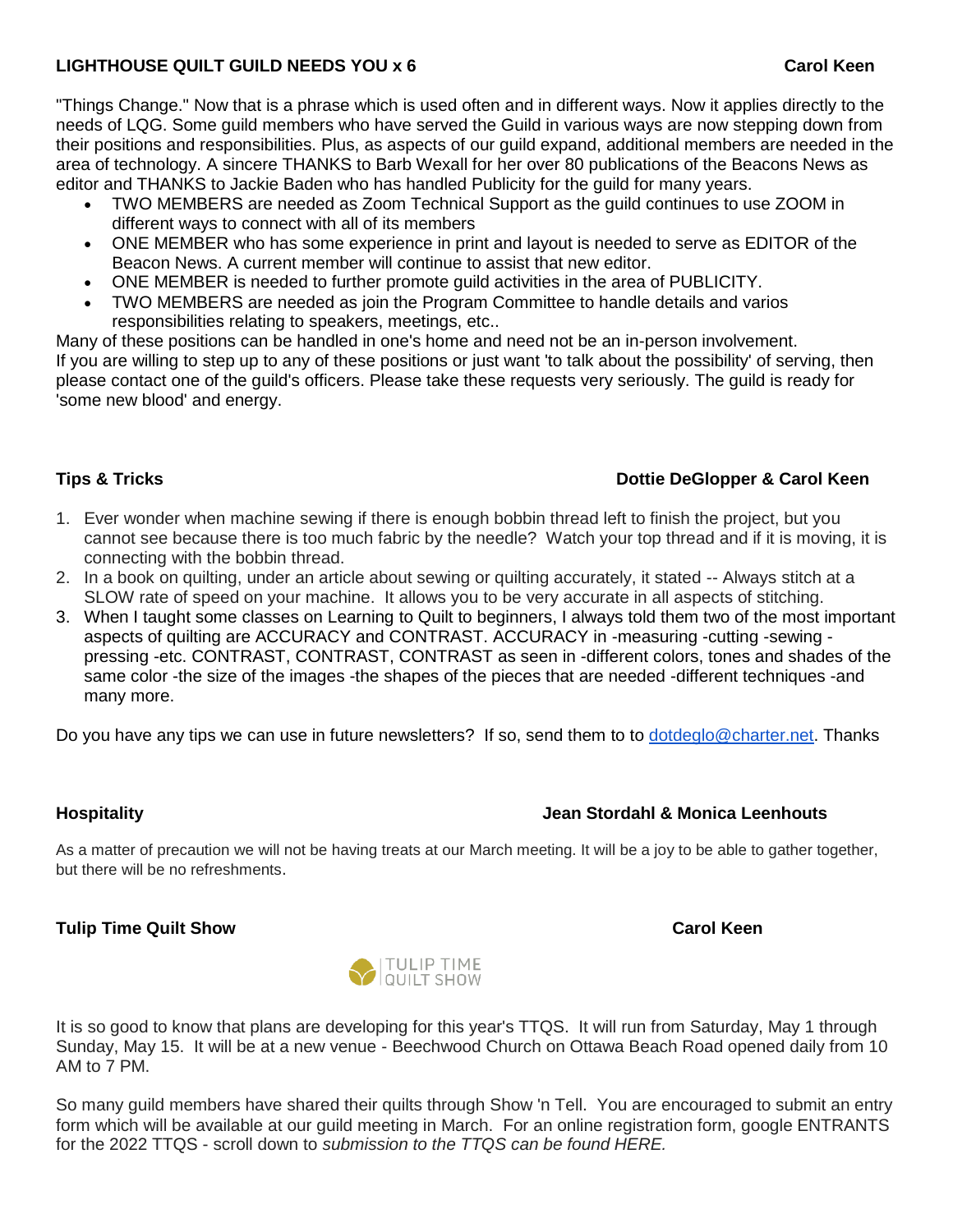# **Library Quilt Hop Barb Dryer**

Six libraries are celebrating National Quilting Month in March and have many activities planned to entice people to visit their libraries and to celebrate quiltmaking. The participating libraries are Coopersville Area, Gary Byker (Hudsonville), Georgetown, Herrick, Loutit, and Spring Lake. A Quilt Hop Library Card, punched by at least 3 participating libraries, will put you in the running for a \$25 gift certificate from a local quilt shop. Highlights of the month include a special kickoff event featuring Marsha MacDowell of MSU with a Zoom program on *The Quilt Index: Michigan & World Quilt History*, classes, demos, mystery quilt blocks, free bookcase quilt pattern, and displays.





The Guild has gathered quilts from our members and put them on display at both Loutit District Library and Spring Lake District Library. In addition, two of our own members will be doing demonstrations.

- Chris Hornby English Paper Piecing at Loutit, Tuesday, March 8, 6:00 p.m.
- Karen Katie Quilt Fracturing at Spring Lake Library, Tuesday, March 29, 2:00 p.m.

In addition, Claudia Squio of Cartonnage fame, will be doing a presentation at Loutit on Tuesday, March 29, at 6:30 p.m.

We encourage you to visit the libraries and to attend the demos. This is a great opportunity to support both our local libraries and Lighthouse Quilt Guild!

Brochures and Quilt Hop Cards are available at each library, listing all the activities.

Please contact Barb Dryer with any questions. Email *[\(bdryer@charter.net\)](mailto:bdryer@charter.net)*, phone – 616.502.6718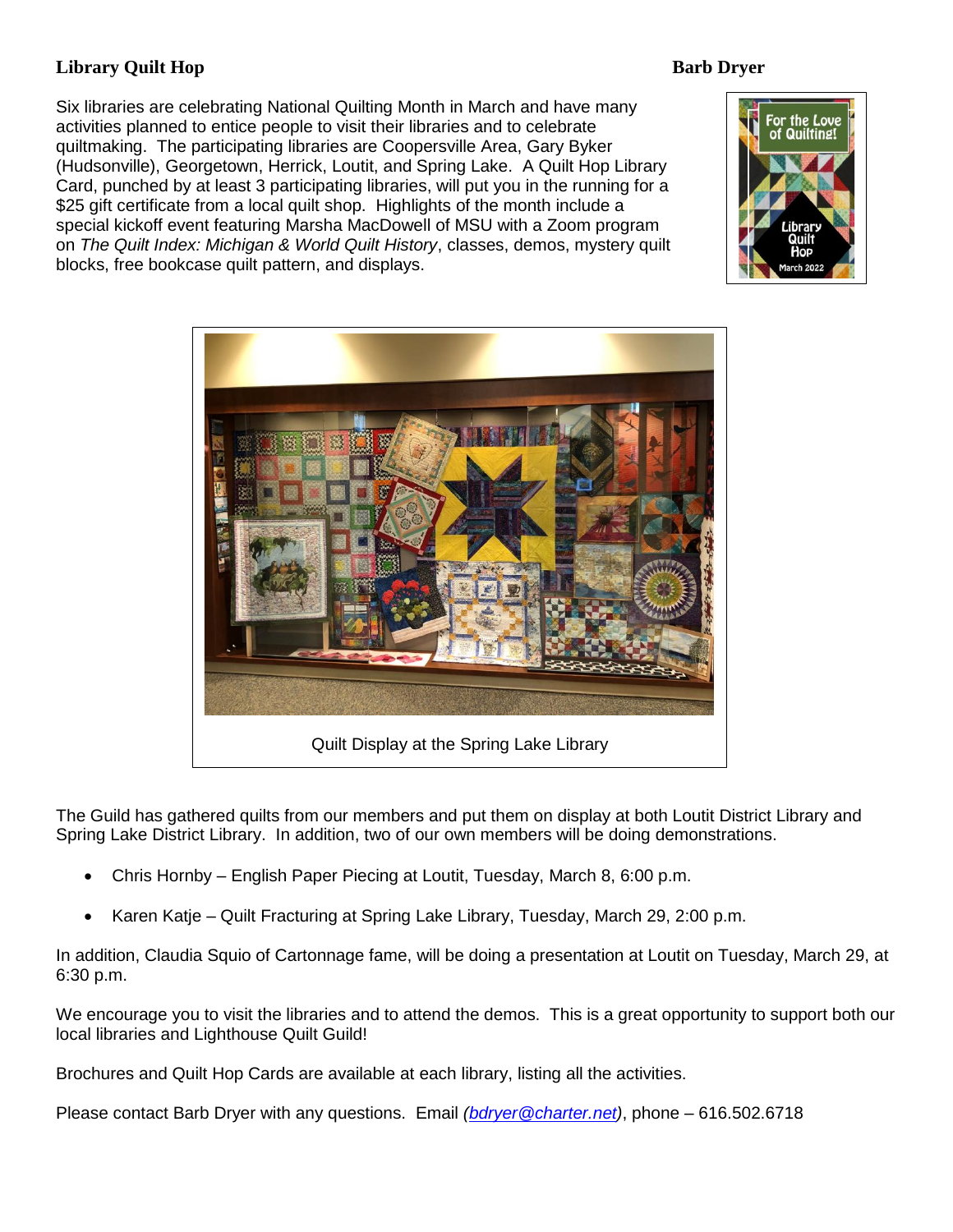### **2022 Quilt Show Volunteers Amy Stuparits**

Our first opening is for Publicity which is just like it sounds: Promoting the Show. Putting in the papers, other guilds, posters, in quilt shops, on local radio etc. and anything else you can think of.

The second opening is for Downtown window displays. This position can be taken by a duo as well which has been easiest in the past then you can have fun while walking the town. You walk the downtown shops meeting shop owners and asking if they would be willing to hang a quilt and poster in their window to promote the guild's show. More information is of course available upon request and mentorship is always available. Any of us on the show committee would be glad to have additional hands and voices. If you are interested or even curious about either please contact me or Alicia Gilewski or Jackie Fisher. Find our info on your guild roster

## **Spring Fling Retreat Lisa Schooley & Pat Navis**

Lisa Schooley, with assistance of Pat Navis, getting ready for the Lighthouse Quilt Guild Spring Retreat: April 22, 23 and 24, 2022 at the Christian Reformed Conference Grounds, located south of Grand Haven on Lakeshore Drive.

Sorry for you who missed the December retreat, we had a good and safe time. We abide by the rules set by C.R.C.G. regarding face mask, etc. You are always welcome to wear one and eat by your machine if not comfortable with eating at a table.

Three fun days to just quilt and relax! We sew in a large center with plenty of light and a cozy fireplace. Lunch and dinner are included on Friday and Saturday with only lunch served on Sunday as we must be out of the center by 3:00 pm. The retreat opens at 9:00 am on Friday and you can sew as late as you wish. PLEASE DO NOT SHOW UP PRIOR TO 9:00 am on Friday as we need to setup first. Saturday and Sunday the room is open at 8:00 am.

You have a choice of signing up for attending days only for \$75.00 or you may wish to stay over Friday and Saturday nights in the large cottage for \$130.00. To hold your spot for the retreat, make a \$30.00 (nonrefundable) payment at the March meeting. Please make checks payable to Lighthouse Quilt Guild. You must be a member in good standing to register for the retreat. Balance of payment will be due at or by the April meeting.

We are limited to signing up a maximum of 26 for the retreat. We will have eight beds available for those who wish to stay overnight in the large cottage.

If you are unable to attend the March meeting in person, please mail checks to: Lisa Schooley, 6260 S. Quarterline Rd., Spring Lake, MI 49456.

*~~~~~~~~~~~~~~~~~~~~~~~~~~~~~~~~~~~~~~~~~~~~~~~~~~~~~~~~~~~~~~~~~~~~~~~~~~~~~~~~~ I will be attending the April Retreat. Please put me down for \_\_\_\_\_\_\_\_\_\_\_\_ days or \_\_\_\_\_\_\_\_\_\_ over-night, Deposit of \$30.00 \_\_ with balance due in April; Days paid in full \$75.00 \_\_or Overnight paid in full \$130,00 \_\_ I will NOT be eating on Friday noon\_\_\_Fri. night\_\_\_Sat. noon\_\_\_ Sat. Night\_\_\_\_\_\_\_Sun. noon \_\_\_\_\_\_\_ If your meal schedule changes please let me know by April 8th, so we can adjust the meal count. We pay for all meals unless we let them know differently. ~~~~~~~~~~~~~~~~~~~~~~~~~~~~~~~~~~~~~~~~~~~~~~~~~~~~~~~~~~~~~~~~~~~~~~~~~~~~~~~~~~~~*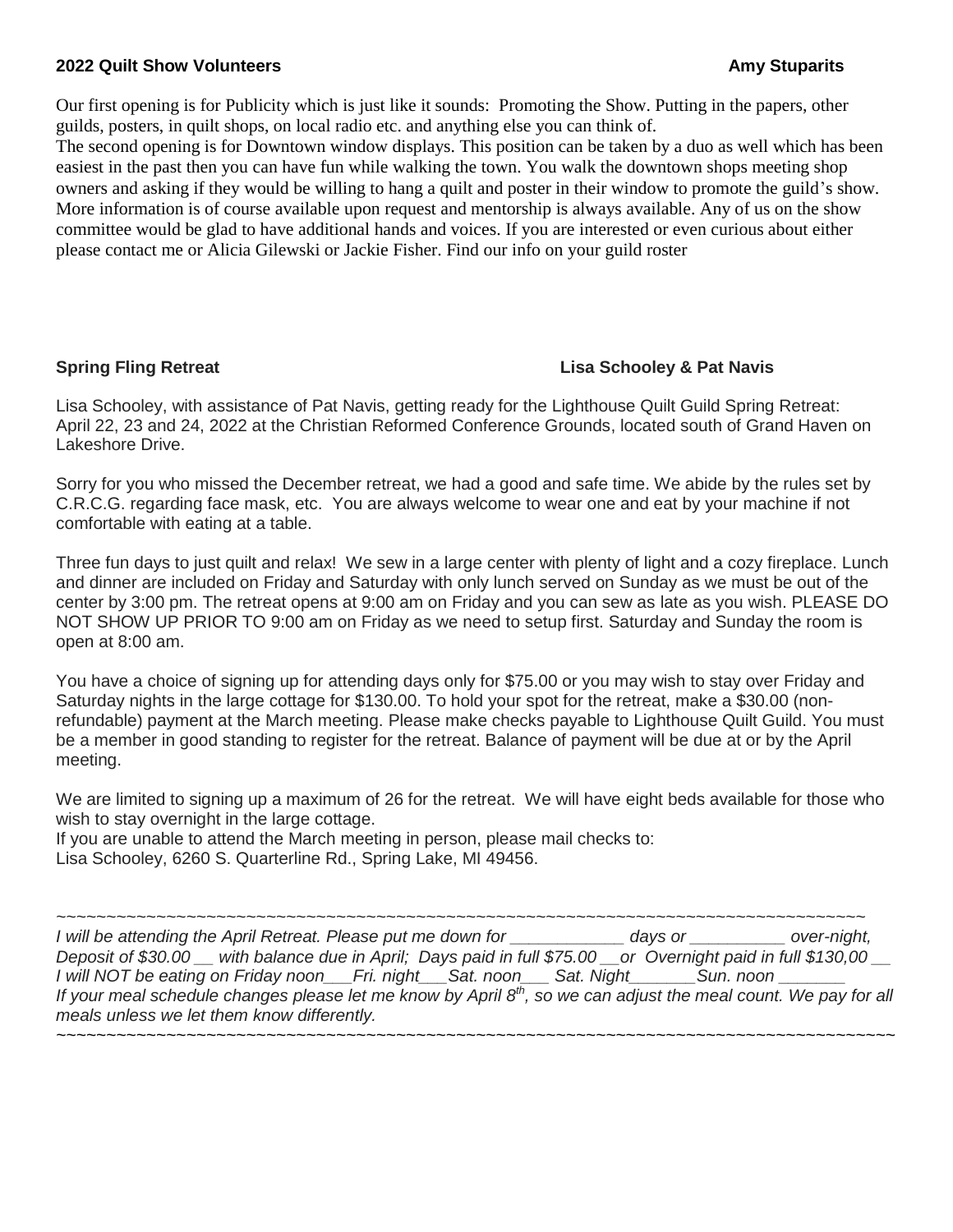# **Challenge**

The Sky and Sea Challenge colors are blue and white in any shade or hue, Your submission should have no more than 96 inches perimeter, and contain at least one dimensional element. May 9th deadline for submission.

# **Rack Cards and Raffle Tickets**

Rack Cards will be ready for distribution in March. Tickets will also be distributed in March. Everyone's support is needed for ticket sales. Please, help support this important undertaking. The Raffle will benefit the People Center in Spring Lake. A representative from the People Center will speak at our May meeting.

# **Boutique Donations**

The Boutique is accepting donations. Please contact Leslie Johnson for more information.

# **Publicity**

The Quilt Show is in need of a publicity chair. Publicity is so important for the success of the show. Please consider volunteering.

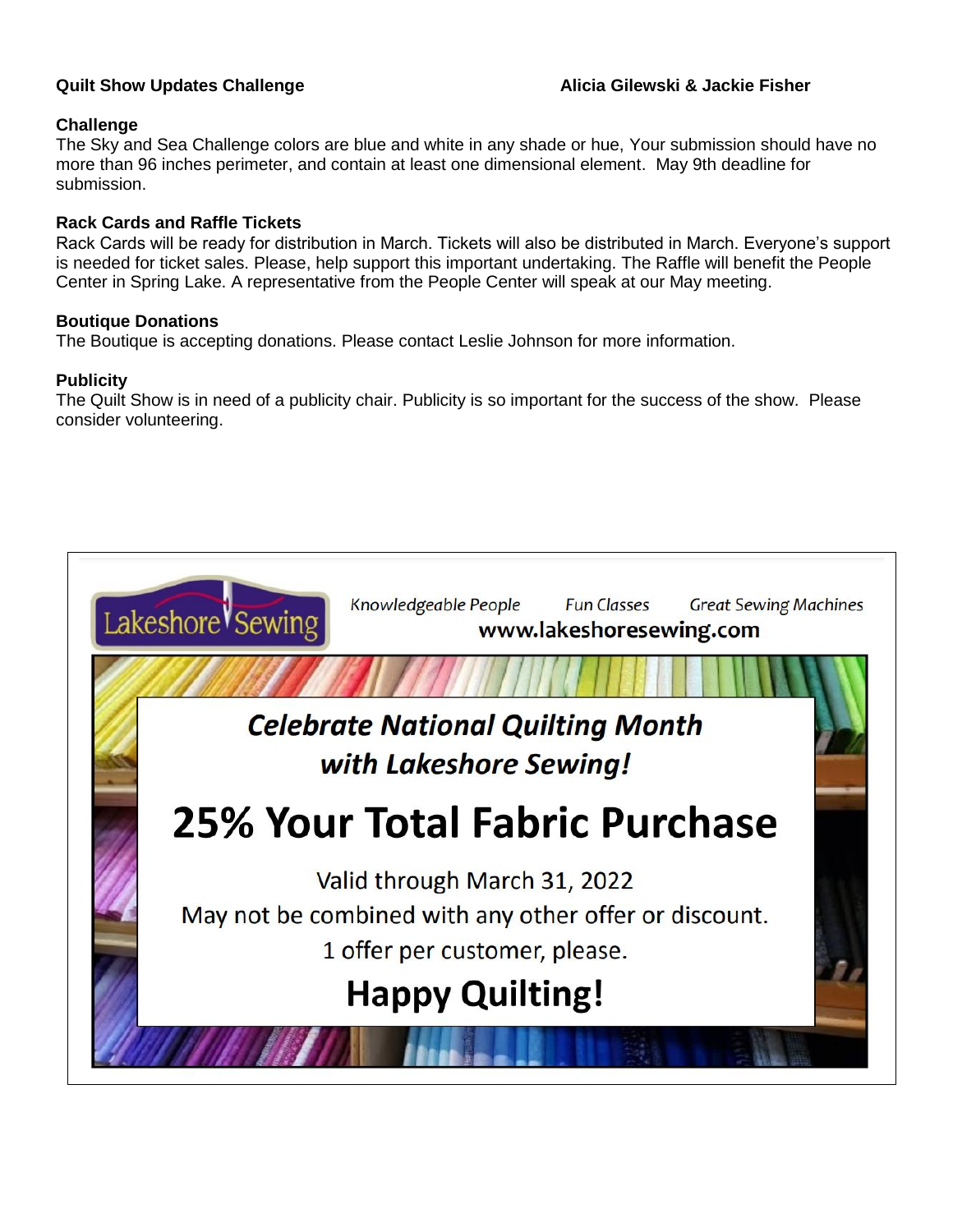### **Lighthouse Quilt Guild Treasurer's Report as of January 31, 2022**

|                                  | Current   | Year to     |               |
|----------------------------------|-----------|-------------|---------------|
|                                  | Month     | Date        | 2021-2022     |
| <b>INCOME</b>                    |           |             | Annual        |
|                                  | January   | Sep - Jan   | <b>Budget</b> |
| <b>Community Outreach Income</b> |           |             | 300.00        |
| Interest Income                  | 0.53      | 2.63        | 10.00         |
| <b>Membership Dues</b>           |           | 720.00      | 2,500.00      |
| Miscellaneous Income             |           | 30.00       | 250.00        |
| Newsletter Advertising Income    |           |             | 500.00        |
| Newsletter Member Fees           |           |             |               |
| Income                           |           | 40.00       | 50.00         |
| Program Guest Fees               |           | 40.00       | 50.00         |
| Quilt Raffle Income              |           |             | 1,500.00      |
| Quilt Show Income                |           |             | 6,500.00      |
| Retreat Income                   |           | 936.00      | 5,000.00      |
| Special Project Income           |           | 184.00      | 500.00        |
| Take a Chance Income             |           | 33.00       | 400.00        |
| Workshop Income                  |           | 1,043.00    | 3,000.00      |
| <b>Total Income</b>              | 0.53      | 3,028.63    | 20,560.00     |
|                                  |           |             |               |
| <b>EXPENSES</b>                  |           |             |               |
| <b>Administrative Expenses</b>   | (29.00)   | (269.31)    | 400.00        |
| <b>Community Outreach</b>        |           |             |               |
| Expenses                         |           |             | 1,000.00      |
| <b>Facility Rental</b>           |           | (225.00)    | 525.00        |
| <b>Hospitality Expenses</b>      |           |             | 100.00        |
| Library Expenses                 |           |             | 300.00        |
| <b>Membership Expenses</b>       | (29.00)   | (90.00)     | 200.00        |
| Miscellaneous Expenses           |           | (30.00)     | 250.00        |
| <b>Newsletter Expenses</b>       | (16.00)   | (203.20)    | 500.00        |
| Program Expenses                 | (200.00)  | (1,250.00)  | 6,000.00      |
| <b>Quilt Raffle Expenses</b>     |           | (162.53)    | 1,500.00      |
| <b>Quilt Show Expenses</b>       |           | (37.63)     | 3,000.00      |
| <b>Retreat Expenses</b>          |           | (1, 198.05) | 4,000.00      |
| <b>Special Projects Expenses</b> |           |             | 500.00        |
| Take a Chance Expenses           |           | (77.60)     | 350.00        |
| <b>Technology Expenses</b>       |           | (158.89)    | 1,000.00      |
| <b>Workshop Expense</b>          | (300.00)  | (2,035.55)  | 3,500.00      |
| <b>Total Expenses</b>            | (574.00)  | (5,737.76)  | 23,125.00     |
|                                  |           |             |               |
| <b>General Fund Balance</b>      | 11,313.11 |             |               |
| <b>Program Reserve Balance</b>   | 850.00    |             |               |
| <b>Equipment Reserve Balance</b> | 3,000.00  |             |               |
|                                  | 15,163.11 |             |               |
| LQG Assets as of 1/31/2022       |           |             |               |
| Checking                         | 2,536.58  |             |               |
| outstanding checks               | 0.00      |             |               |
| Petty Cash (Membership)          | 30.00     |             |               |
| Savings                          | 12,596.53 |             |               |
|                                  | 15,163.11 |             |               |
|                                  |           |             |               |



I'm just curious. I just finished a quilt and realized that this is the only book I have that I have made each and every quilt in it—at least once.

Is there anyone else that has done that?

Susan Harper